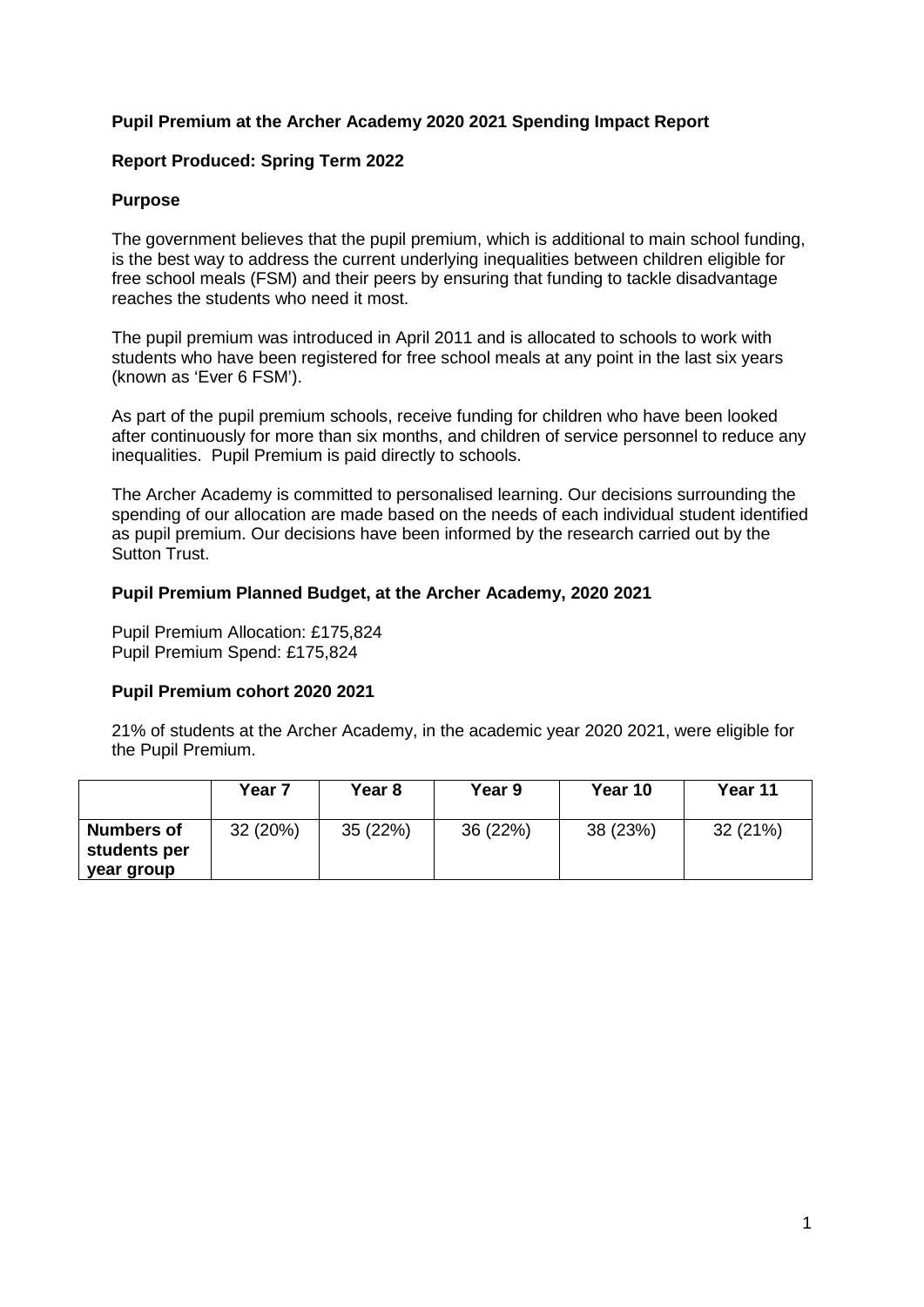# **What did the Archer Academy spend this money on in the year 2020 2021?**

| <b>Strategy</b>                                                                               | <b>Budgeted</b><br><b>Spend</b> | <b>Actual Spend</b> |
|-----------------------------------------------------------------------------------------------|---------------------------------|---------------------|
| Small group tuition.                                                                          | £12,109                         | £11,129             |
| Learning impact projects - House System/Growth<br><b>Mindsets</b>                             | £1,750                          | £1,750              |
| Lead teacher responsibilities - Extended projects                                             | £5,100                          | £3,600              |
| <b>Challenge Partners</b>                                                                     | £5,786                          | £2,732              |
| Staff training programme focused on marking and<br>assessment and closing the gap strategies. | £3,375                          | £3,375              |
| Homework Club and introduction of Show My Homework<br>online portal.                          | £3,510                          | £2,352              |
| <b>Paired reading scheme</b>                                                                  | £1,000                          | £1,000              |
| Specialist software packages to support personalised<br>learning and quality first teaching   | £1,576                          | £1,784              |
| To promote good attendance                                                                    | £4,695                          | £4,695              |
| Pastoral support worker                                                                       | £26,550                         | £26,546             |
| <b>Learning Mentors</b>                                                                       | £56,980                         | £55,820             |
| <b>Brilliant Club membership and programme</b>                                                | £7,500                          | £0                  |
| Debate Mate membership and programme                                                          | £2,000                          | £1,533              |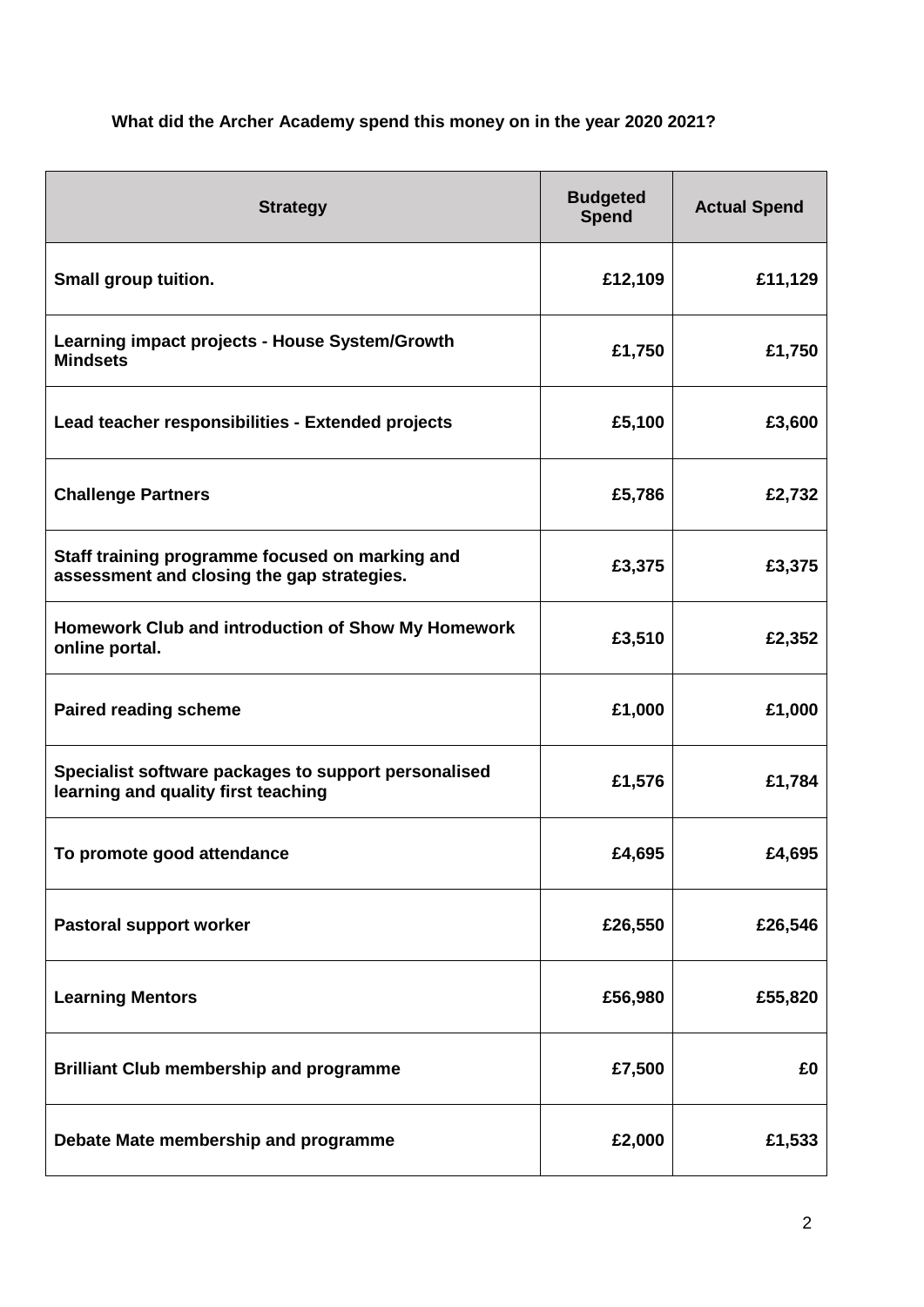| <b>Careers consultancy</b>                                          | £8,550 | £9,068 |
|---------------------------------------------------------------------|--------|--------|
| <b>Marking and Assessment</b>                                       | £895   | £895   |
| <b>Support for music tuition</b>                                    | £4,000 | £2,076 |
| Designated school trips and rewards programme                       | £1,000 | £2,229 |
| Support for school uniform and equipment                            | £5,000 | £7,995 |
| <b>Educational Psychology</b>                                       | £915   | £2,130 |
| <b>Alternative provision for learners</b>                           | £6,000 | £3,600 |
| MyTutor 1-1 Tuition in English and Maths for Year 10 and<br>Year 11 | £0     | £6,300 |
| <b>HIST (Inclusion Advisory Service)</b>                            | £939   | £939   |
| <b>iAchieve</b>                                                     | £895   | £0     |
| <b>Mentoring</b>                                                    | £4,345 | £0     |
| <b>Elevate Study Skills Programme</b>                               | £500   | £0     |
| <b>EAL Tuition</b>                                                  | £2,600 | £1,550 |

**Redeveloped spending to meet the ongoing needs of the pandemic to best support the wellbeing and academic achievement of our students** 

**Our Pupil Premium budget planning was revisited and redeveloped following the spring 2021 school closure and ongoing disruption to educational provision across spring 2021.**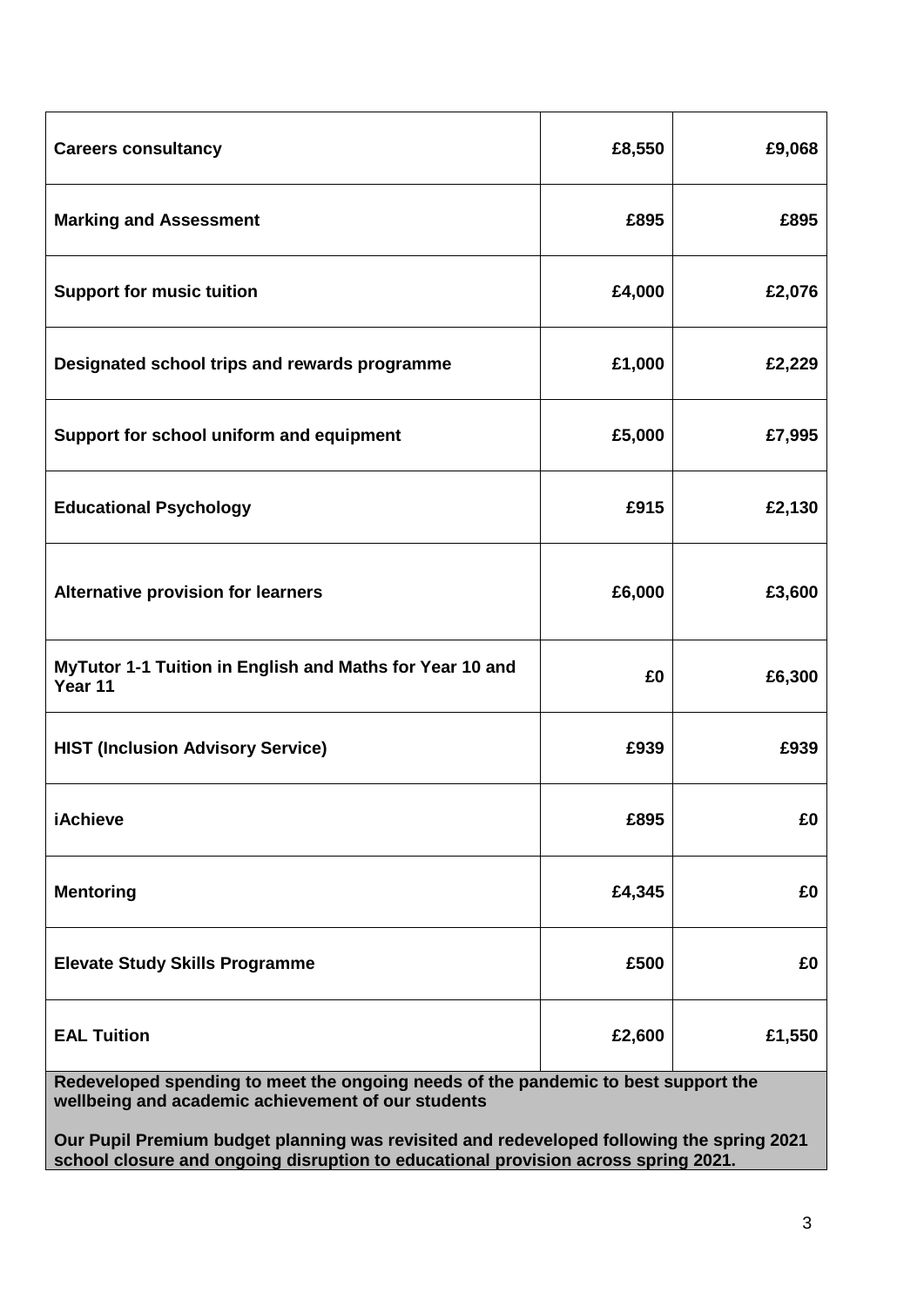| <b>Support for Summer Internships Programmes</b>                   |          | £536     |
|--------------------------------------------------------------------|----------|----------|
| <b>Pastoral and Wellbeing Projects</b>                             |          | £3,190   |
| <b>Resilience Training</b>                                         |          | £5,700   |
| <b>Equine Therapy</b>                                              |          | £2,000   |
| <b>Rock Climbing Project</b>                                       |          | £2,000   |
| <b>Specialist Maths Resources - Raising Achievement</b><br>Project |          | £3,529   |
| Year 11 Academic Interventions and Holiday Programmes              |          | £5,771   |
| <b>Total Spend</b>                                                 | £167,570 | £175,824 |

# **Changes in planned spend: Impact of COVID19**

The COVID19 pandemic and school closure in the spring term of 2021 had a significant impact on our strategic planning and planned spend in relation to our Pupil Premium funding. As a result of school closure a number of planned projects did not take place. However, more broadly the needs of our students needed to be revisited to ensure that they were best placed to realise their potential. The summer term saw ongoing disruption and this led to a further review our provision based predominantly around the wellbeing and academic needs of our most disadvantaged students. Additionally, the provision of Summer School Funding from central government was very enabling and provided the opportunity for further redevelop of our planned spending.

The Key changes were:

- Elevate revision programme
- Reduction in school trips and visits
- Reduction in targeted music provision
- Rebates from some identified programmes
- Reduction in bespoke mentoring programmes

As a result the remaining funding from the 2020 2021 academic year was reallocated to the 2021 2022 academic and has been chiefly targeted on academic catch up and wellbeing support. This can be seen in the increased allocations for: